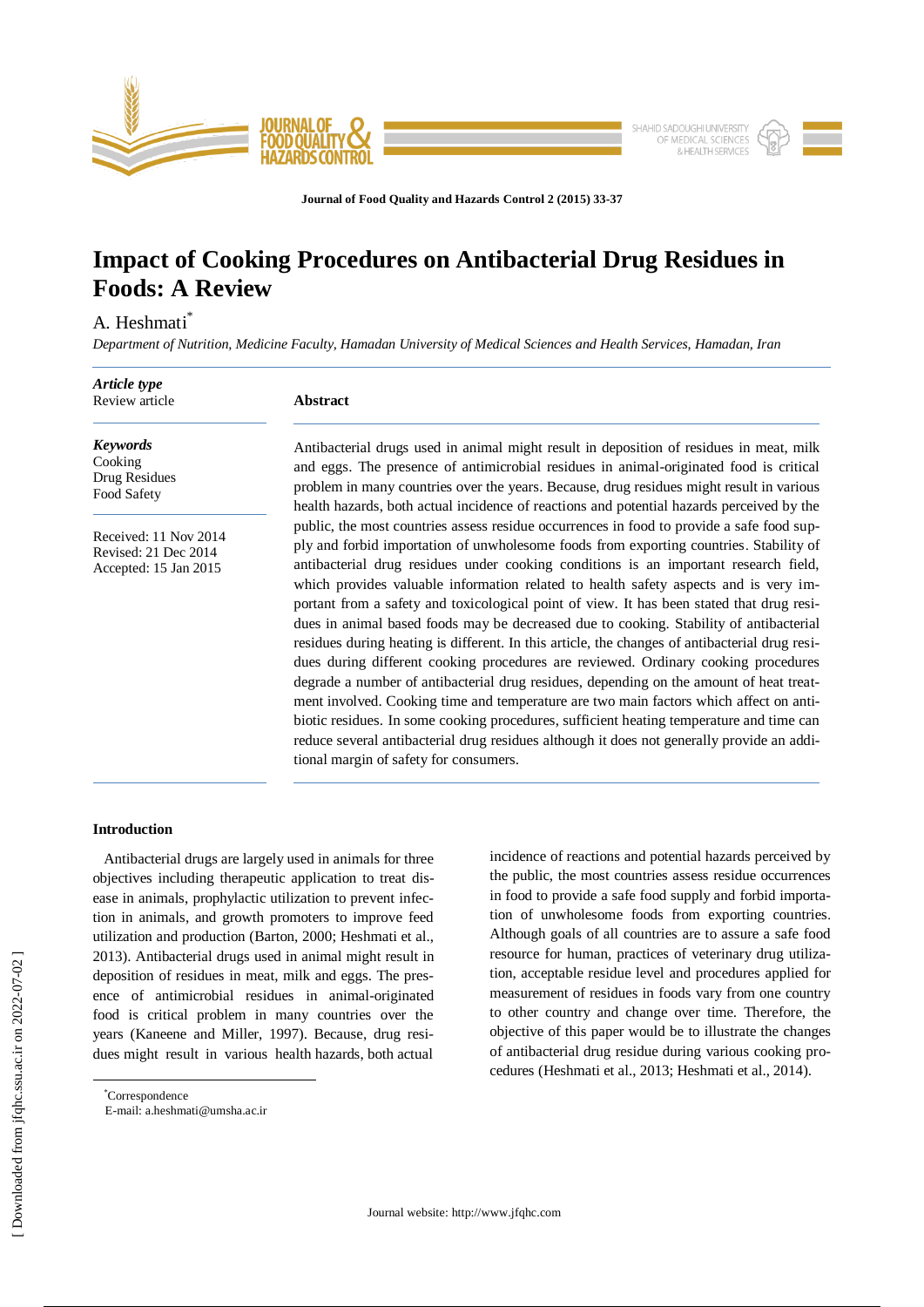#### **Health problems associated with antibiotic residues**

Occurrence of antibacterial residues in animaloriginated foodstuffs could pose consumers health risk. Antibiotic residues in food are potential threat to direct toxicity in human and their low levels would result in death of intestinal flora, cause disease and the possible development of resistant strains which cause failure of antibiotic therapy in clinical situations. However, the principal hazardous effect is likely to develop the resistance of bacteria following the ingestion of subtherapeutic doses of antimicrobials. The resistance could be transferred from nonpathogenic microorganisms to pathogenic ones, which would then no longer respond to normal drug treatment (Heshmati et al., 2015).

 The illicit use of antibiotics could thus increase the risk of food-borne infection with antibiotic-resistant pathogenic bacteria contaminating food taken by human. Other harmful effects related to antibiotic residues in food include immune pathological effects, autoimmunity, carcinogenicity (sulphamethazine, oxytetracycline, furazolidone), mutagenicity, nephropathy (gentamicin), hepatotoxicity, reproductive disorders, bone marrow toxicity (chloramphenicol), and allergy (penicillin) (Heshmati et al., 2013; Nisha, 2008).

Toxic effects are not probable because residue contents in food are in very low concentrations. Nevertheless, some substances must receive particular attention owing to their harmfulness. Allergic reactions may also be produced in sensitive or sensitized individuals.

For protecting human from exposure of any veterinary residues, a withdrawal time has been determined. The withdrawal time is defined as the time interval from administration of a drug to animal until slaughter to assure that drug residues in meat are below maximum residue limit (Heshmati et al., 2013; Heshmati et al., 2014).

Veterinary drug residue contents in animal-originated food depend on various factors such as drug dosage, type and age of animal, feeding, disease status, poor management, extra-label drug use, withdrawal time, and route of administration (Codex Alimentarius Commission, 2001; Kaneene and Miller, 1997). In addition, it has been shown different factors affect residues after slaughter. Although most investigations have been focused on prevention and detection of residues, some researches have been conducted on the changes of residues in tissues during storage and cooking. Before consumption, most animal-originated food is cooked or underwent various processing such as food additive treatments to increase digestibility, sensory properties, appetizing attribute and shelf-life. The Codex Alimentarius Commission of the Food and Agriculture Organization (FAO) and the World Health Organization (WHO) of the United Nations have stated that the scientific literatures about influence of processing on drug veterinary residues in food are inadequate to consider clear determination, therefore additional studies are needed in this area (Codex Alimentarius Commission, 2001) because veterinary drug residues vary in their susceptibility to degrade by heating. Some previous studies were based on the estimation of microbiological activity loss after heat treatment. By assessing the lost of microbiological activity, it is impossible to calculate precise content of residues that were reduced during thermal processing and degradation kinetics. In recent years, HPLC and LC-mass were applied to assess changes of veterinary drug residue during processing (Hassani et al., 2008; Heshmati et al., 2013; Heshmati et al., 2014). The recent review was conducted on the effects of cooking on antibacterial drugs residues in foods.

#### **Stability of tetracycline residues during cooking**

 Generally, tetracycline (TC) residues are considered relatively unstable compounds. Temperature during cooking has the largest impact on the loss of tetracycline residues (Abou-Raya et al., 2013; Du et al., 1997; Fedeniuk et al., 1997; Hassani et al., 2008; Honikel et al., 1978; Ibrahim, 1994; Kitts et al., 1992; Loksuwan, 2002; Moats, 1999; O'Brien et al., 1981; Rose et al., 1996). It was shown that oxytetracycline residue in cattle liver and muscle and sheep muscle was reduced during cooking processes including microwaving, boiling, roasting, grilling, braising and frying about 35-94% (Rose et al., 1996).

 Abou-Raya et al. (2013) studied the changes by microwave, boiling and roasting cooking processes on TCs including oxytetracycline (OTC), tetracycline (TTC), chlorotetracycline (CTC) and doxycycline (DOC) in chicken breast and thigh, and determined the cooking time required to make the cooked sample safer for consumption.

 Cooking procedure was one of the most important agents that influenced TC residues. Among various procedures studied, microwaving was the most effective one. It is obvious that the more cooking time, the greater loss of residue. During heat processing, it was identified the most stable and the most unstable TCs are doxycycline and oxytetracycline, respectively. The time required to destroy 90% of the initial TCs contents are 23.9, 53.2 and 101.6 min for microwaving, boiling and roasting, respectively. If cooking temperature and time are sufficient, we could assure significant losses of TC residues. Therefore, it was said cooking provides safety margin for products containing TCs (Du et al., 1997; Fedeniuk et al., 1997; Hassani et al., 2008; Ibrahim, 1994; Kitts et al., 1992).

In study of thermo stability of oxytetracycline, tetracycline, and doxycycline at ultrahigh temperature, it was identified that their destruction follows a first-order reac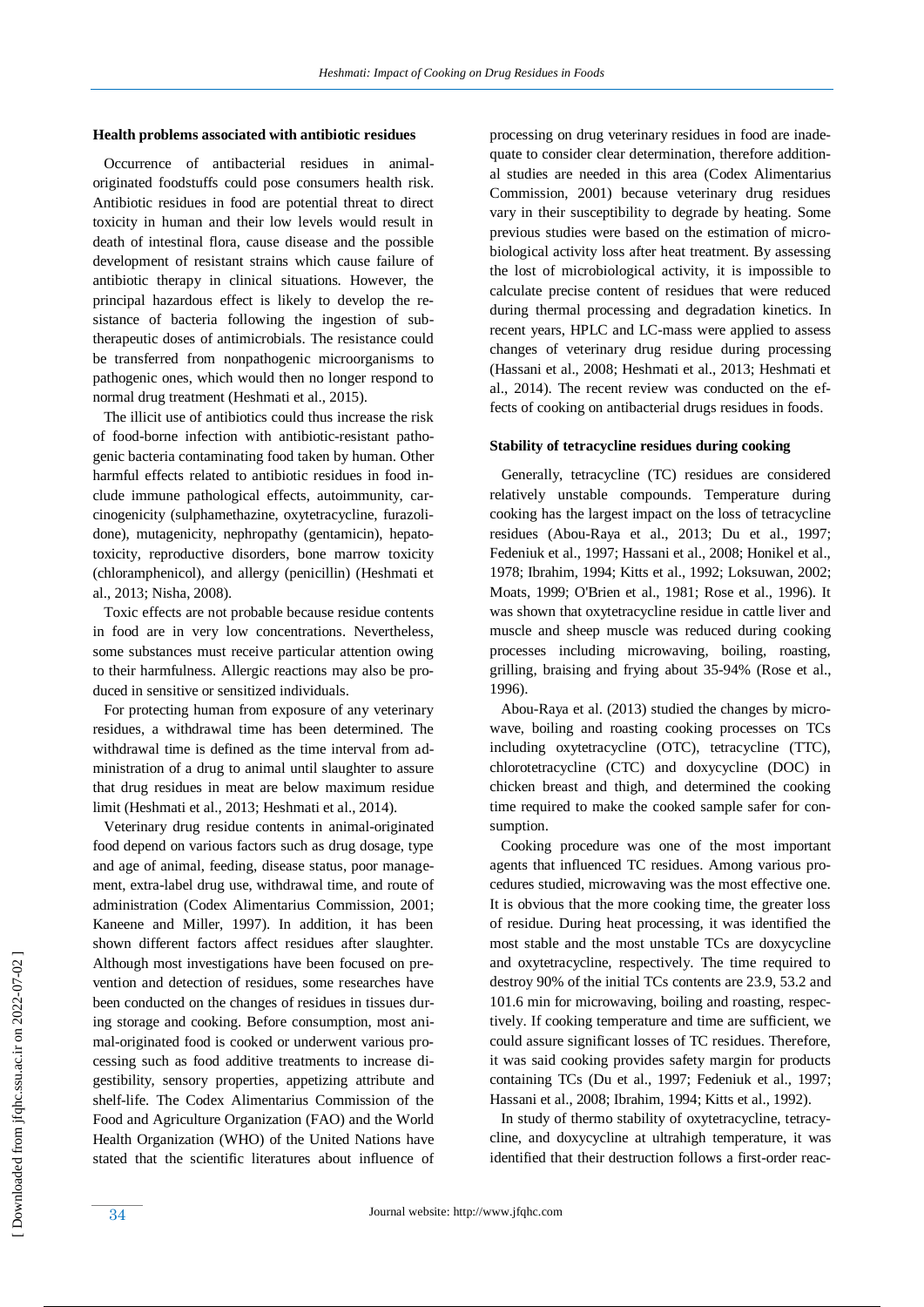tion kinetic. Regarding sterilization, whereas low temperature-long time treatments (conventional sterilization) would destroy >98% of the initial concentration of the residues of the three antibiotics, high-temperature-shorttime treatments (HTST) would leave unaltered residues in the 50–90% range (Hassani et al., 2008).

### **Stability of ß-lactam residues during cooking**

Food processing affects on penicillin residues. Many factors were effective on penicillin residue. Grunwald and Petz (2003) found that ß-lactam residue in yogurt is influenced by heating treatment applied for the milk before adding starter cultures, the fermentation temperature and time, and the penicillin binding to milk proteins. During yogurt production, benzylpenicillin (penicillin G) and cloxacillin were degraded. Therefore, during yogurt production, penicillin residues are decreased (Grunwald and Petz, 2003).

Losses of benzylpenicillin during cooking are proportional to the harshness of heat regime and some fluids were released during the cooking process (Rose et al., 1997). By discarding any juices which come from the meat during cooking; it can reduce exposure to residues of benzylpenicillin.

 Some microorganisms found in raw milk produce penicillinase that degrades penicillin during storage and processing. Since heating processes inactivate penicillinnase, it has been suggested that benzylpenicillin is more stable in UHT treated milk than in raw milk (Rose et al., 1997).

#### **Stability of macrolide residues during cooking**

 Little information was found on the effects of food processing on macrolide residues. The stability of some macrolide residues such as oleandomycin was highly dependent on the type of the food matrix in which it is contained (Botsoglou and Fletouris, 2001). In study done to investigate the effect of milk heating to diminish the antimicrobial activity of macrolides residue, it was identified heat treatment have different effects. Sterilization at 120 ºC for 20 min inactivates 93% of erythromycin, 64% of spiramycin, 51% of tylosin and 5% of lincomycin. Treatment at 140 ºC for 10 s resulted in erythromycin, spiramycin, tylosin and lincomycin reduction about 30%, 35%, 12% and 5%, respectively. Pasteurization (60 ºC for 30 min) reduced 21% and 13% of antimicrobial activity from erythromycin and spiramycin, respectively (Zorraquino et al., 2011).

It was found that tylosin and tylmicosin residue reduced during chicken cooking. Reduction percentage is in significant and positive correlation with cooking time, sample weight percent and center temperature. Because the whole cooked product is consumed, measuring tylosin concentration in raw tissue could not be applied for consumer exposure and dietary intake calculations when the whole cooked product is consumed. It is verified that cooking reduced macrolide residues in meat although, it is necessary to regard correct consumption of veterinary drug in animals and withdrawal time (Heshmati et al., 2013; Heshmati et al., 2014; Heshmati et al., 2015).

#### **Stability of nitrofuran residues during cooking**

In animal, nitrofurans are rapidly metabolized to 3 amino-2-oxazolidinone (AOZ), 3-amino-5-morpholinomethyl-2-oxazolidone (AMOZ), 1-aminohydantoin (AHD) and semicarbazide (SEM). These metabolites are tissue-bound and stable which may be released by mild acid hydrolysis and therefore used as marker residues (Cooper and Kennedy, 2007). Furazolidone residues are decreased at postmortem because active enzymes remained for long periods after animal death convert furazolidone to its metabolite (Steffenak et al., 1991). Cooper and Kennedy (2007) found that frying, grilling, roasting and microwaving did not affect nitrofuran metabolites in muscle and liver of pigs. Therefore, they concluded these metabolites are largely stable to traditional cooking procedures and present human health risk.

### **Stability of quinolon residues during cooking**

Cooking is not effective in residues amounts of the quinolones such as oxolinic acid and flumequine in fish. Both compounds were not degraded during fish cooking. Its reported enrofloxacin and ciprofloxacin residues in flatfish had high heating stability (Botsoglou and Fletouris, 2001). The influence of different cooking procedures (microwaving, roasting, boiling, grilling and frying) on naturally incurred enrofloxacin residues in chicken muscle was studied. Lolo et al. (2006) concluded cooking procedures did not reduce enrofloxacin residues; therefore, this residue retained its stability during heating. During boiling treatment, some quinolones were extracted into broth. In cooking procedure with water loss, quinolonresidues were increased (Lolo et al., 2006).

 Roca et al. (2010) found quinolones are very stable during thermal procedures. At 120 °C for 20 min, the maximum losses of concentration ciprofloxacin and norfloxacin were 12.71% and 12.01%, respectively (Roca et al., 2010). Therefore, because quinolon residues were not degraded during processing, their present in food threaten human health (Roca et al., 2010).

## **Stability of amphenicol residues during cooking**

Several investigations on the stability of chloramphenicol during thermal treatment have been also carried out.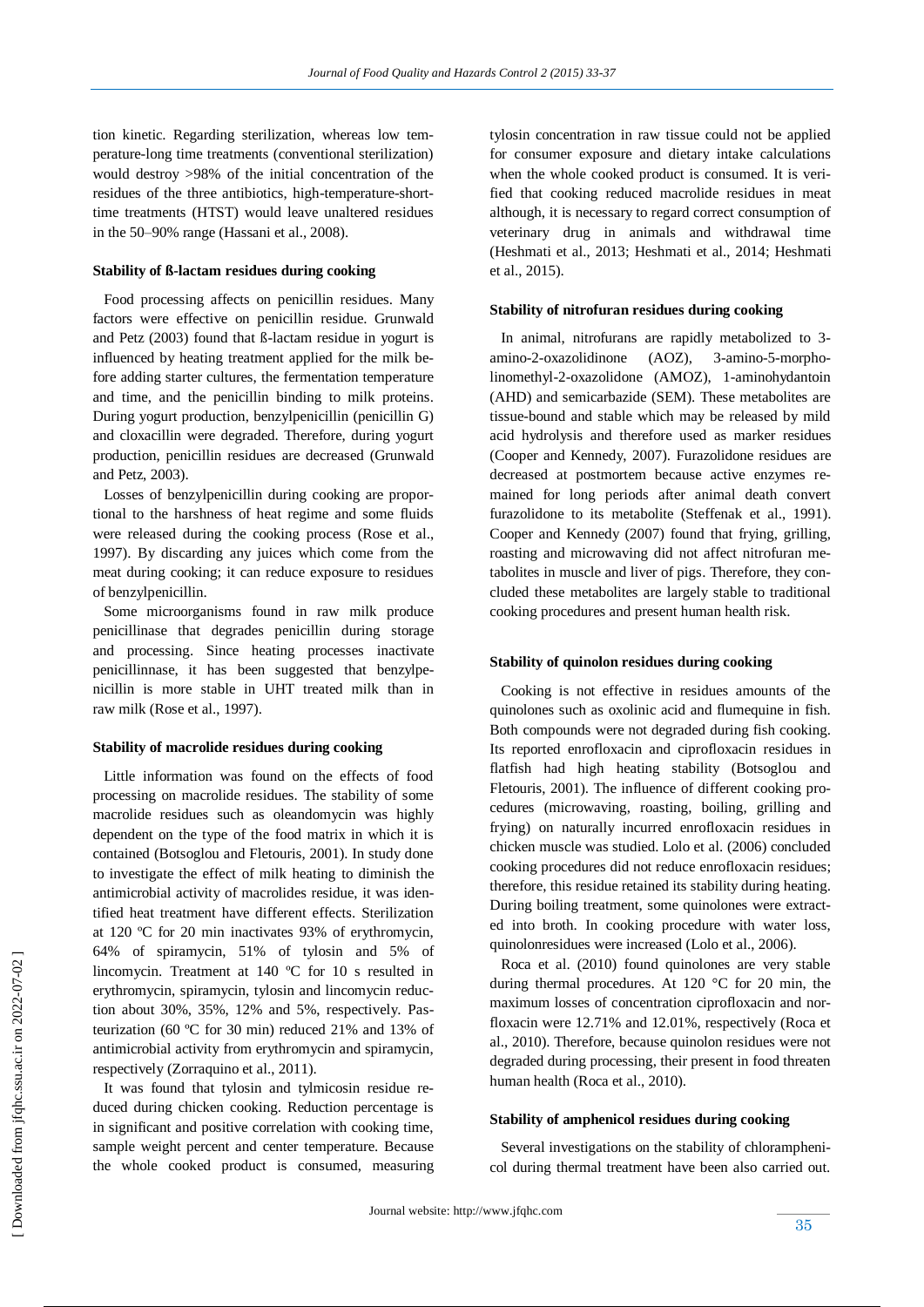Epstein et al. (1988) found that chloramphenicol was partially degraded by curing and cooking. More severe heating such as pretreatments of canning resulted in total degradation. In addition to cooking process, the stability of chloramphenicol is also markedly affected by emulsifying and curing (Epstein et al., 1988). Furthermore, the stability of CAP during different storage temperatures was studied. The chloramphenicol stability in muscle during refrigeration and freezing storage conditions was high although milk freezing decreased its content significantly (Ramos et al., 2003). Shakila et al. (2006) reported heat stability of chloramphenicol residue is low and this component is destroyed or degraded during cooking procedure and its loss was dependent on time and temperature increment.

#### **Stability of sulfonamide residues during cooking**

In past, it was said sulfonamides are heat stable compounds. In recent research, it was identified residues of sulfadiazine (SDZ), sulfamethoxazole (SMX), sulfamonomethoxine (SMM) and sulfaquinoxaline (SQX) in chicken meatball was reduced during boiling (45-61%), roasting (38-40%) and microwaving (35-41%). The reduction observed for the present cooking methods may be explained by (1) transfer of veterinary drug residue from the muscle into the boiling water; and (2) loss of juices which came from the muscle as it was roasted (Furusawa and Hanabusa, 2002). Different times (3, 6, and 9 min) and temperatures (170, 180 and 190 °C) of deep-frying had different effects on SDZ, SMZ, SMX, and SQX residues in chicken meatball. Generally, frying time was more effective than frying temperature. The increase of internal temperature during deep-frying procedure and the weight loss of the chicken meatballs after frying were two factors influenced in sulfonamide reduction. Generally, by increasing of deep-frying time and temperature, the lower sulfonamide concentrations were found in meatball. The maximum reductions observed in chicken meatball for SDZ, SMZ, SMX, and SQX were 37.5, 27.5, 40.7, and 27.6%, respectively (Ismail-Fitry et al., 2008). It is known that fermentation step during sausage production affect on SMZ and sulfapyrazine residues and resulted in remaining of less than 40% of mentioned compounds after ripening for 10 days. During manufacture of raw fermented sausages, Smit et al. (1994) found 25% of the sulfadimidine was lost in the brine.

# **Conclusion**

In this review, effects of various cooking procedures on different antibacterial drug residues were explained. According to the results and findings of previous researches, we can conclude cooking time and temperature play major role among the various agents affect antibiotic residues after cooking process. Generally, cooking processes do not assure a full break-down of different antibacterial drug residues present in food originated animals and they can only decrease their amounts. The most of residues during boiling procedure excreted from tissue to cooking fluid therefore it is advised to discard any meat broth in order to reduce exposure to residues. Some drug residues are stable to cooking and, therefore, data obtained from surveillance of raw samples for residues of those drugs can be assumed to be directly applicable in calculating dietary exposure and consumer intake. Although some drug residues were decreased and degraded during cooking, it is necessary to performed toxicology experiments for effects of their metabolites on human body.

#### **Conflicts of interest**

None declared.

#### **References**

- Abou-Raya S., Shalaby A.R., Salama1 N.A., Emam W.H., Mehaya F.M. (2013). Effect of ordinary cooking procedures on tetracycline residues in chicken meat. *Journal of Food and Drug Analysis*. 21: 80-86.
- Barton M.D. (2000). Antibiotic use in animal feed and its impact on human health. *Nutrition Research Reviews*. 13: 279-299.
- Botsoglou N.A., Fletouris D.J. (2001). Stability of residues during food processing. Marcel Dekker, Inc, New York.
- Codex Alimentarius Commission. (2001). Committee on residues of veterinary drugs in foods, document control of veterinary drug residues in milk and milk products. Joint food and agriculture organization of the united nations–world health organization food standards programme, Rome.
- Cooper K.M., Kennedy D.G. (2007). Stability studies of the metabolites of nitrofuran antibiotics during storage and cooking. *Food Additives and Contaminants*. 24: 935-  $942.$
- Du W.X., Marshall M.R., Xu D.H., Santerre C.R., Wei C.I. (1997). Retention of oxytetracycline residues in cooked channel catfish fillets. *Journal of Food Science*. 62: 119-122.
- Epstein R.L., Randecker V., Corrao P., Keeton J.T., Cross H.R. (1988). Influence of heat and cure preservatives on residues of sulfamethazine, chloramphenicol, and cyromazine in muscle tissue. *Journal of Agricultural and Food Chemistry*. 36: 1009-1012.
- Fedeniuk R.W., Shand P.J., Mccurdy A.R. (1997). Effect of thermal processing and additives on the kinetics of oxytetracycline degradation in pork muscle. *Journal of Agricultural and Food Chemistry*. 45: 2252-2257.
- Furusawa N., Hanabusa R. (2002). Cooking effects on sulfonamide residues in chicken thigh muscle. *Food Research International*. 35: 37-42.
- Grunwald L., Petz M. (2003). Food processing effects on residues: penicillins in milk and yoghurt. *Analytica Chimica Acta*. 483: 73-79.
- Hassani M., Lázaro R., Pérez C., Condón S., Pagán R. (2008). Thermostability of oxytetracycline, tetracycline, and doxycycline at ultrahigh temperatures. *Journal of Agricultural and Food Chemistry*. 56: 2676-2680.
- Heshmati A., Kamkar A., Salaramoli J., Hassan J., Jahed G.H. (2013). The effect of two methods cooking of boiling and microwave on tylosin residue in chicken meat.

 [\[ Downloaded from jfqhc.ssu.ac.ir on 2022](http://jfqhc.ssu.ac.ir/article-1-142-en.html)-07-02 ] Downloaded from jfqhc.ssu.ac.ir on 2022-07-02